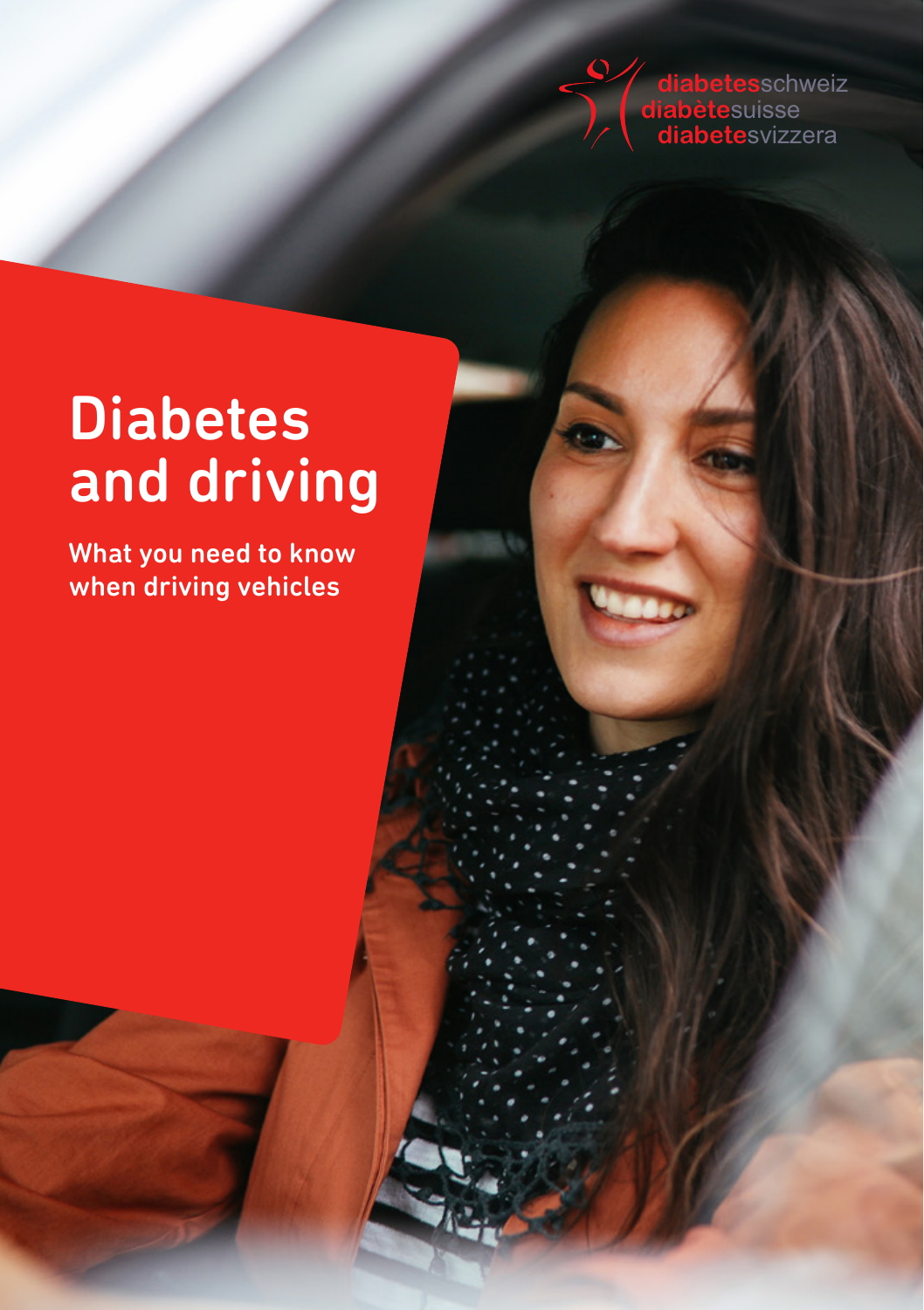## How does diabetes affect my ability to drive?

Studies show that people with diabetes mellitus do not cause more accidents than any other road users. Limitations which occur suddenly in diabetes, or which already exist can, however, cause the authorities to refuse or withdraw a driving licence:

- There must be no long-term consequences of diabetes present that affect your ability to drive. These include damage to the nerves, kidneys, eyes, or cardiovascular system. These longterm consequences are caused by excess insulin levels over several years and can affect your ability to drive.
- There must be no significant hyperglycaemia (elevated blood sugar) which affects your ability to drive.
- The main causes of traffic accidents in diabetes sufferers is hypoglycaemia (low blood sugar, known as hypos), which impair your ability to concentrate and react during the journey.

Why is low blood sugar so dangerous when driving?

Hypoglycaemia can occur during insulin therapy, or if you take certain medicines which lower blood sugar (sulphonylureas, glinides). This occurs particularly when your carbohydrate-containing meal is delayed, or you don't eat it at all. Physical exercise can also cause a prolonged reduction in blood sugar when using insulin, sulphonylureas and glinides and make it impossible to drive safely.

When driving, it is desirable to have **blood** sugar values above 5 mmol/l, to have a certain safety margin. If blood sugar falls below 3.9 mmol/l, this may impede your ability to drive. It is also more difficult to recognise that you are having a hypo when you are at the wheel because you are concentrating on driving.

As alcohol restricts the liver's production of glucose, you are more likely to become hypoglycaemic and your alertness is reduced too. This is why it is obvious that diabetics who drive should not drink at all (0 grams of alcohol per 100 ml blood).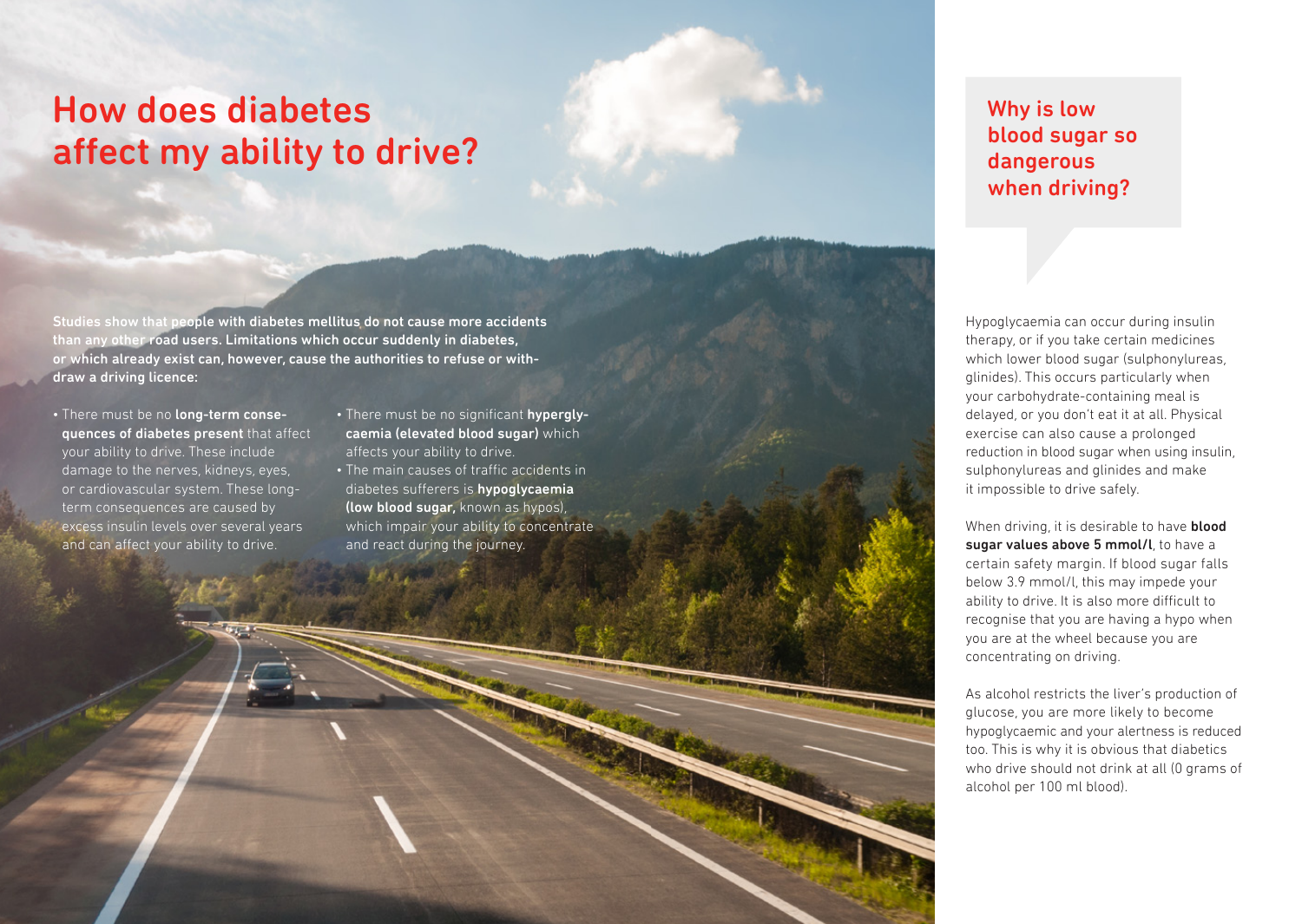### Risk of hypoglycaemia when driving a private car

#### Drivers who suffer from diabetes are placed in a certain risk category depending on the form of treatment and the concomitant risk of hypoglycaemia.

The cantonal road traffic departments have different requirements of drivers on the basis of this risk category. These requirements must be met in order for a licence to be issued. Ability to drive must subsequently be regularly certified by a doctor.



#### Group 1: No risk

If you are not taking insulin, sulphonylureas or glinides you don't have to take any special measures when driving.

#### Group 2: Low risk

If you are being treated with analog basal insulin, such as Lantus®, Levemir®, Tresiba®, Toujeo® or with glicazide alone (e.g. Diamicron®) or glinides (e.g. NovoNorm®, Starlix®)<sup>1</sup> just once per day, your risk of hypoglycaemia is low. This group merely has to keep the hypo preventatives described in the table and a blood sugar monitor in the car and know how to use them correctly, as necessary. 1 N.B.: No combination of these treatments!

#### Group 3: Increased risk

There is an increased risk of hypoglycaemia in the case of a combination of the above forms of treatment (e.g. base bolus system with shorter and longer-acting insulins or mixed insulins<sup>2</sup>), in the case of use of long-acting sulphonyl ureas and in the case of all other forms of treatment. If you want to hold a driving licence you must be able to prove that your blood sugar level has been stable for the last two years.

You must not experience severe hypoglycaemia or impaired hypoglycaemia perception. You must also be able to identify and treat hypoglycaemia reliably at any time when driving a vehicle. Observe the following rules:

#### Test first, then drive!

Although blood sugar levels of 4 to 6 mmol/l are regarded as ideal, additional caution is required when driving. Measure your blood sugar before you embark on every journey! If you enter the value in your diabetes diary, or save it in the blood sugar monitor or your app, it can help you in the event of an accident.

#### Never drive with a blood sugar level below 5 mmol/l!

If your blood sugar is below 5 mmol/l, eat 10 g of carbohydrates if you injected a short-acting or mixed insulin more than three hours previously. Otherwise eat 15 to 20 g of carbohydrates. Check the value again after 30 minutes. If the value is between 5 and 7 mmol/l and you have not injected insulin in the last three hours, you can set off. Otherwise eat another 10 g of carbohydrates.

#### Eat regularly!

On long car journeys stop and check your blood sugar every one to one-and-a-half hours. If the value is 5 to 6 mmol/l (90 to 110 mg/dl), eat around 10 g of carbohydrates.

#### Stop immediately at the first sign of a hypo!

Stop immediately, including on the hard shoulder or in a no stopping zone! Eat 20 g of carbohydrates. Switch on your hazard warning lights and switch off the engine. Caution: you cannot rely on your usual awareness of a hypo when driving a car. It is generally more difficult to recognise a low blood sugar level when you are at the wheel because you are concentrating hard on driving.

#### Wait at least 30 minutes after a hypo!

Only continue on your journey when all the symptoms have completely subsided and your blood sugar is above 6 mmol/l (110 mg/ dl), otherwise there is a risk of a repeat hypo. If possible, let your passenger drive.

#### Group 4: High risk

**!**

If there are aggravating factors apart from an increased risk (severe hypoglycaemia with loss of consciousness or the need for assistance from a third party, or an absence of awareness of hypoglycaemia) the risk of hypoglycaemia is high. In this case a special assessment by a specialist in endocrinology or diabetes is required. Depending on the specialist's findings, the road traffic department may only issue a driving licence subject to special additional requirements.

Guidelines for drivers of private cars for Categories A, A1, B, B1, F, G and M (reference: www.sgedssed.ch).

2 Mix of short and long-acting insulin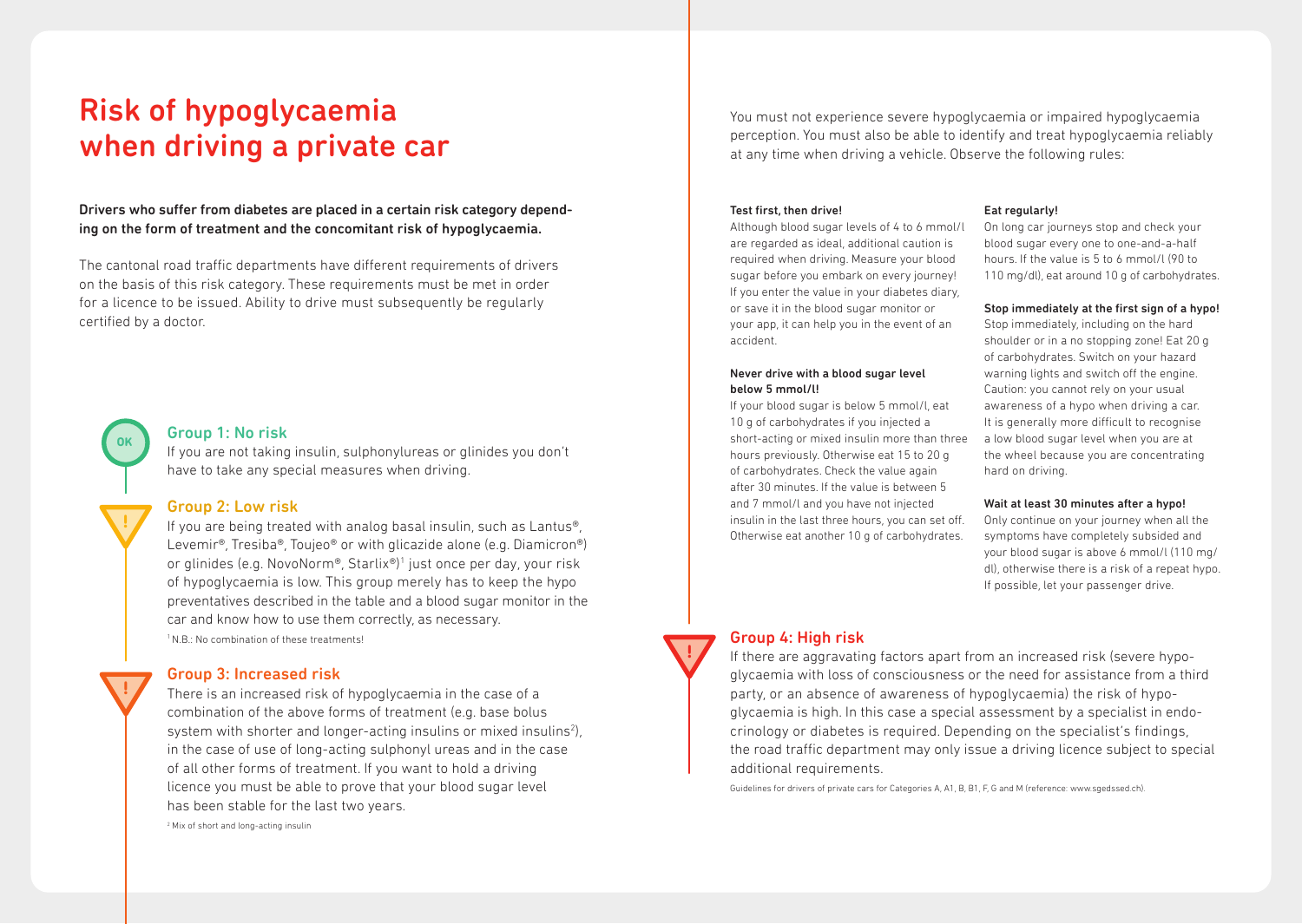### How do I recognise hypoglycaemia?

### What should I take with me in the car?

The symptoms of low blood sugar vary greatly. Pay attention to the following signs (individually or in combination) in particular:

- Problems concentrating/ double vision (seeing double)
- Rapid pulse, palpitations, trembling/ shaking
- Sweating
- Exhaustion, feeling weak or dizzy
- Ravenous appetite
- Headaches
- Numb tongue/lips
- More irritable than usual
- Other symptoms you may be aware of



It is compulsory for a driver with even a low risk of hypos to take their blood sugar monitor and what is known as a hypoglycaemia prophylactic with them. Don't leave monitors in your car permanently as they may be damaged in hot weather. Also bear in mind traffic jams, diversions, breakdowns and other unforeseeable events and take high carbohydrate snacks with you to prevent hypoglycaemia. You will find a detailed list of carbohydrates which adjust blood sugar levels and prevent hypoglycaemia on the detachable card. It is sensible for all drivers to keep a small stock of energy-boosting snacks in the car regardless of whether they have diabetes or not.

**→** Always keep carbohydrates which are easily digested and which boost blood sugar handy in your car in case of a hypo and also tell your passenger(s) where you keep them.

### What should you bear in mind after physical exertion ?

If you drive after a strenuous hike or other exercise, please bear in mind the following:

- If your blood sugar is below 5 mmol/l (90 mg/dl), eat 10 g of carbohydrates if you injected a short-acting or mixed insulin more than three hours previously. Otherwise eat 15 to 20 g of carbohydrates. Check your blood sugar again after 30 minutes.
- If the value is between 5 and 7 mmol/l and you have not injected insulin in the last three hours, you can set off. Otherwise eat another 10 g of carbohydrates.

## Professional goods and passenger transport vehicle drivers

In addition to the guidelines we have explained for drivers of private cars with diabetes mellitus, stricter requirements apply to professional drivers of goods and passenger transport vehicles (lorries, buses, taxis, etc.). These also apply to young people with diabetes when choosing their profession.

A licence to drive categories D and D1 (motor vehicle to convey people with more than eight seats) is only issued to people in Group 1, who do not have hypoglycaemia.

Goods transport is also subject to strict requirements, which can be found in the Swiss Society for Endocrinology and Diabetology (SGED) specific guidance. Many categories require regular, very frequent blood sugar monitoring or use of continuous blood sugar measurement (CGMS/FGM).

More information about the individual risk groups and the associated requirements, as well as recommendations for professional goods and passenger transport vehicle drivers can be found at: www.sgedssed.ch/diabetologie/sged-empfehlungendiabetologie (reference).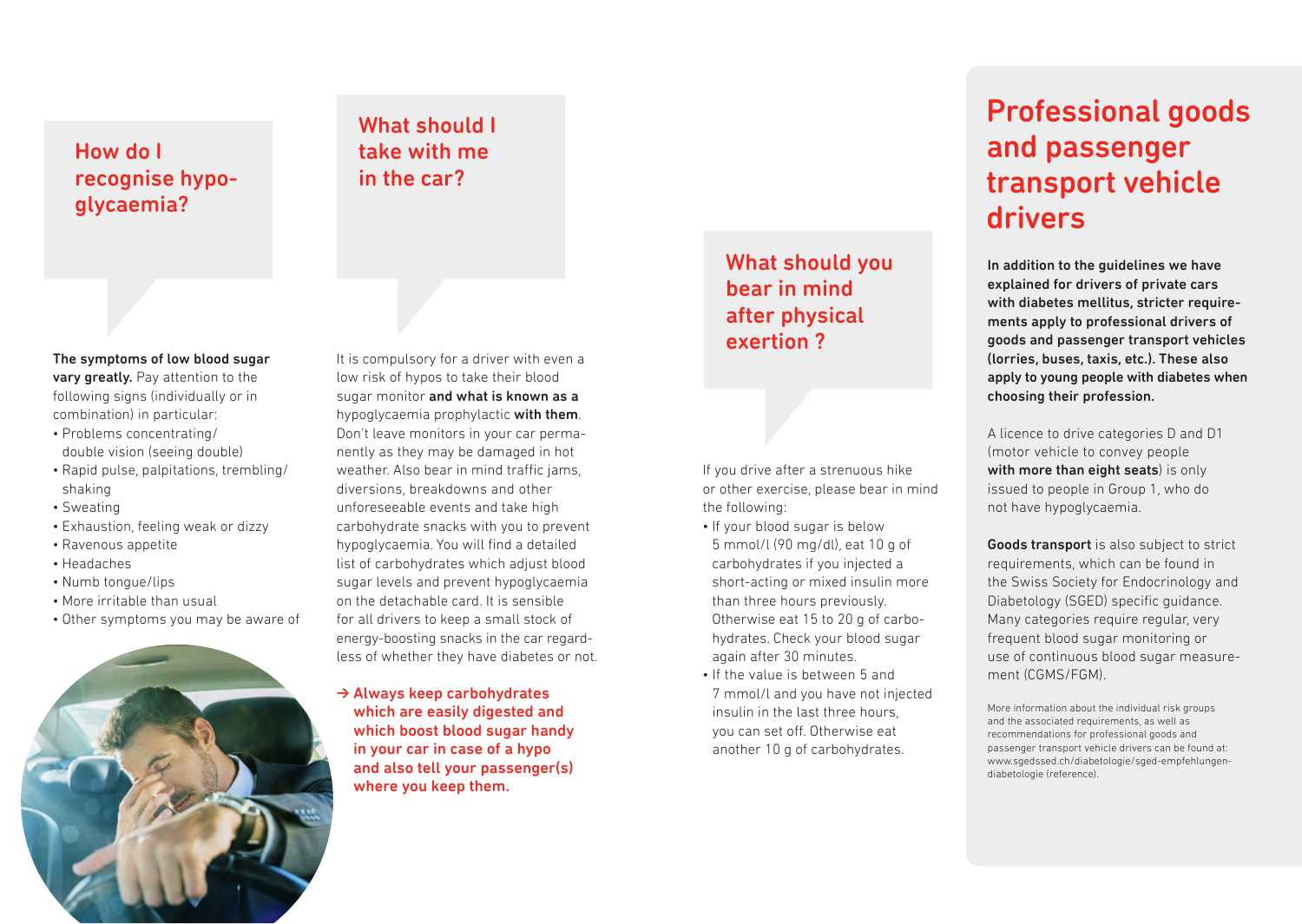#### Where can I find additional information?

From your doctor or from a certified diabetes society consultant in your area. All our consultants are recognised by the Swiss health insurance schemes.

www.diabetesschweiz.ch

diabetesaargau Tel. 062 824 72 01 info@diabetesaargau.ch

diabetesregionbasel Tel. 061 261 03 87 info@diabetesbasel.ch

diabetesbiel–bienne Tel. 032 365 00 80 info@diabetesbiel-bienne.ch

diabetesfreiburg–diabètefribourg Tel. 026 426 02 80 info@diabetesfreiburg.ch

diabète genève Tel. 022 329 17 77 info@diabete-geneve.ch

diabetesGL–GR–FL Tel. 081 253 50 40 info@diabetesgl-gr-fl.ch diabetesoberwallis Tel. 027 946 24 52 info@diabetesoberwallis.ch

diabetesostschweiz Tel. 071 223 67 67 info@diabetesostschweiz.ch

diabeteticino Tel. 091 826 26 78 info@diabeteticino.ch

diabètevaud Tel. 021 657 19 20 info@diabetevaud.ch

diabeteszürich Tel. 044 383 00 60 info@zdg.ch

diabeteszug Tel. 041 727 50 64 info@diabeteszug.ch

The following firms partner with us on our information platform and help to provide clear patient information and promote self-competence.





























www.diabetesschweiz.ch Account for donations: IBAN CH79 0900 0000 8000 9730 7 printed in switzerland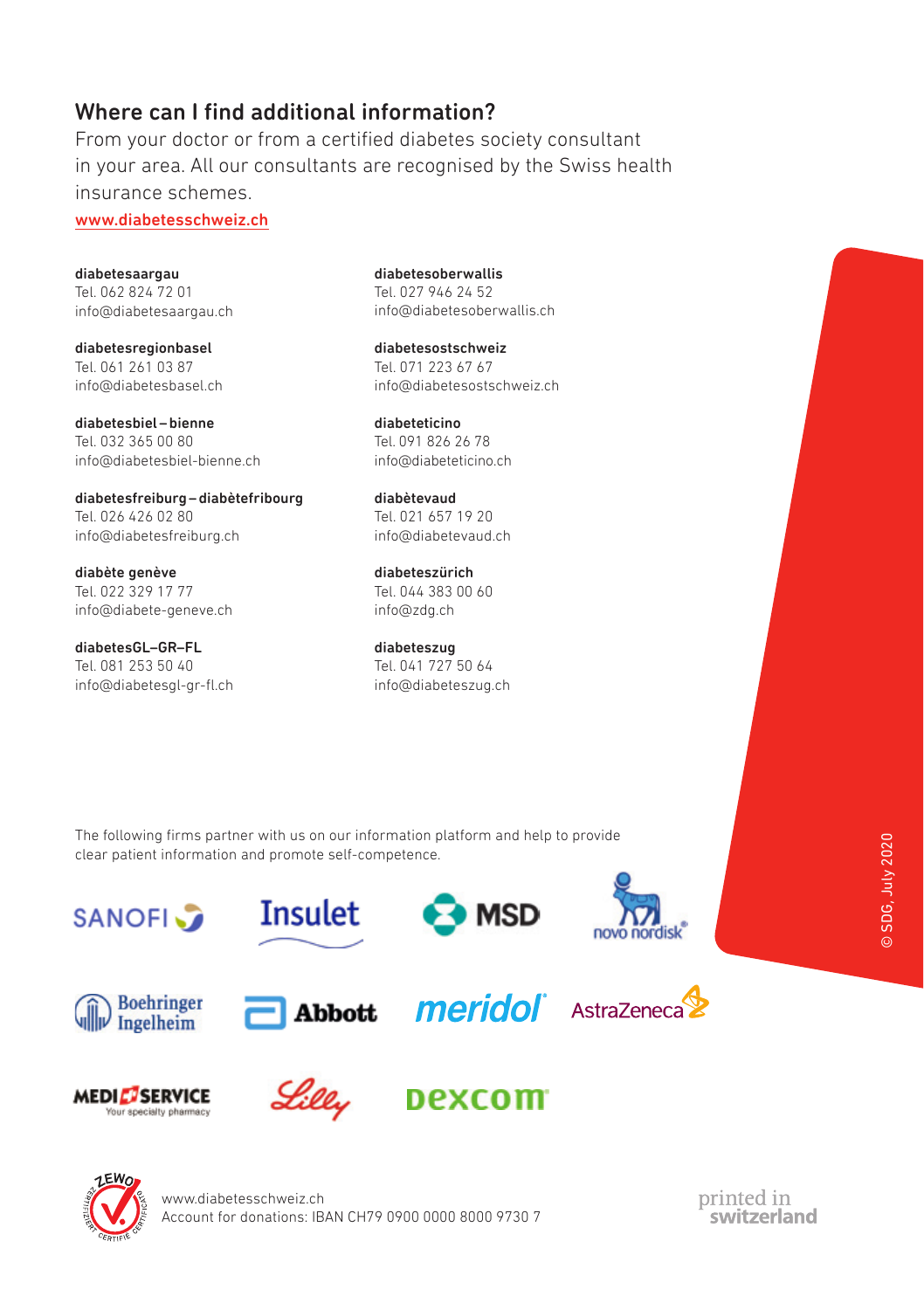### Risk of hypoglycaemia and precautionary measures for drivers of private cars

|                                 | <b>Treatment forms</b>                                                                                                                                                                                                                                                                | <b>Measures</b>                                                                                                                                                                                                                                                                             |
|---------------------------------|---------------------------------------------------------------------------------------------------------------------------------------------------------------------------------------------------------------------------------------------------------------------------------------|---------------------------------------------------------------------------------------------------------------------------------------------------------------------------------------------------------------------------------------------------------------------------------------------|
| <b>No</b><br><b>OK</b><br>risk  | No treatment with insulin, sulphonylureas or glinides.                                                                                                                                                                                                                                | • Blood sugar monitoring not required before or during<br>the journey.                                                                                                                                                                                                                      |
| Low<br>risk                     | Treatment with analog basal insulin just 1 x daily or with<br>glicazide or glinides.<br>N.B.: Do not combine treatments,<br>e.g. insulin with glicazide or glinide.                                                                                                                   | • Blood sugar monitoring not required before every journey.<br>• Carry hypoglycaemia preventative (carbohydrates)<br>and blood sugar monitoring device with you in the car.                                                                                                                 |
| <b>Increased</b><br><b>risk</b> | Treatment with insulin (NPH insulin like Insulatard<br>or Inshuman, or mixed insulin or analog basal insulin daily,<br>combined with short-acting insulin or sulphonylureas/<br>glinides) and/or use of long-acting sulphonylureas<br>(e.g. glibenclamide, glimepiride, gliburonide). | • Measure your blood sugar level before the journey<br>and during longer journeys.<br>. Do not drive if blood sugar level is below 5 mmol/l.<br>• Carry hypoglycaemia preventative (carbohydrates)<br>and blood sugar monitoring device with you in the car.                                |
| <b>High</b><br>risk             | As for "Increased risk" group, plus additional aggravating<br>factors, such as: Occurrence of severe hypoglycaemia in<br>the last two years or lack of awareness of hypoglycaemia.                                                                                                    | • Assessment by a endocrinology/diabetology specialist.<br>• Special requirements in terms of frequency of blood sugar<br>monitoring. Following a severe hypoglycaemic episode,<br>you must continuously monitor blood sugar (6-8 times/day)<br>for two years in order to be able to drive. |